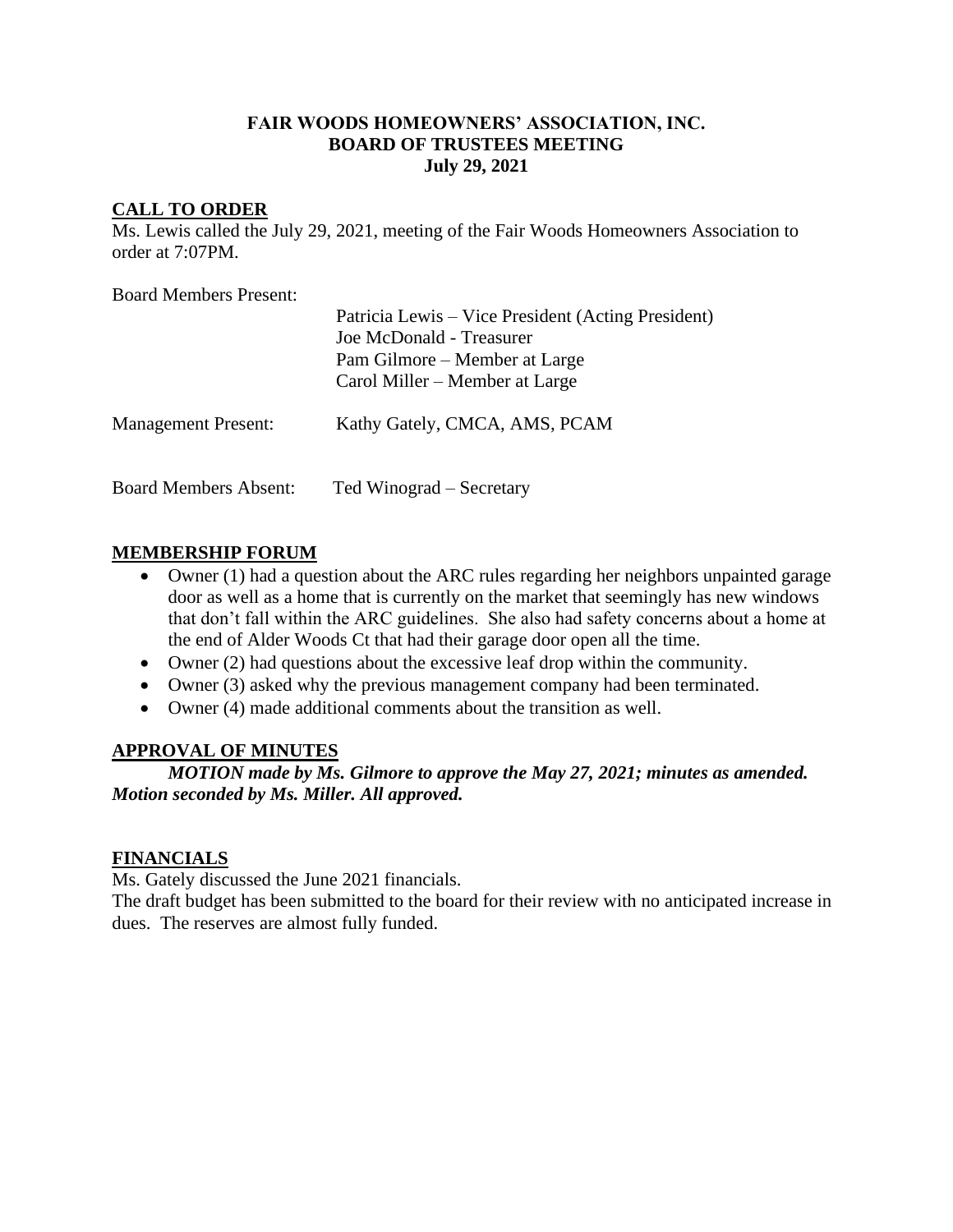#### **NEW BUSINESS**

**Board Positions:** *MOTION made by Ms. Miller to accept the new slate of officers as elected. Motion seconded by Mr. McDonald. All approved.*

*Patricia Lewis: President Pam Gilmore: Vice President Joe McDonald: Treasurer Ted Winograd: Secretary Carol Miller: Member at Large*

**Landscape Proposals:** *MOTION made by Ms. Gilmore to approve the proposal from Blade Runners for the grounds/snow contract for one year. Contract amount is \$171,925 for grounds, etc. + and additional \$550 for the appropriate signage. Additional comments include that the board would like to receive all notifications as well as be notified before any snow removal efforts are made. Ms. Gately will reach out to SLS to determine areas that were treated with lime and convey that information to Blade Runners for possible further testing. Motion seconded by Ms. Lewis. All approved.*

**Trash Service:** Ms. Gately will compile a timeline of missed days, complaints, etc. to take back to American. She will also address the issue of them leaving misc. bags of trash behind/in between the cars.

**Baseline Photos:** *MOTION made by Ms. Miller to have Rosewood Management do a baseline inspection of each home within the community to include front, front right, front left, rear, rear right, rear left photos. Cost is \$10,000 total plus the cost of initial notice postage, printing, collating and scanning photos for each unit file. Motion seconded by Mr. McDonald. All approved.*

#### **OLD BUSINESS**

**Shenandoah Landscape Activity Report:** Presented to the board for their review and consideration. Ms. Gately will inquire about the SLS watering schedule as compared to the invoices.

**Trash Signage:** Ms. Gilmore reported that the cost of the signs has increased, per website of the two suppliers used previously.

*Board ratified the Electronic Meeting Resolution 2021 drafted by the Association attorney, approved electronically by unanimous consent.*

#### **EXECUTIVE SESSION:**

*MOTION made by Mr. McDonald to enter Executive session at 8:48pm to discuss delinquent accounts, and legal issues. Motion seconded by Ms. Gilmore. All approved.*